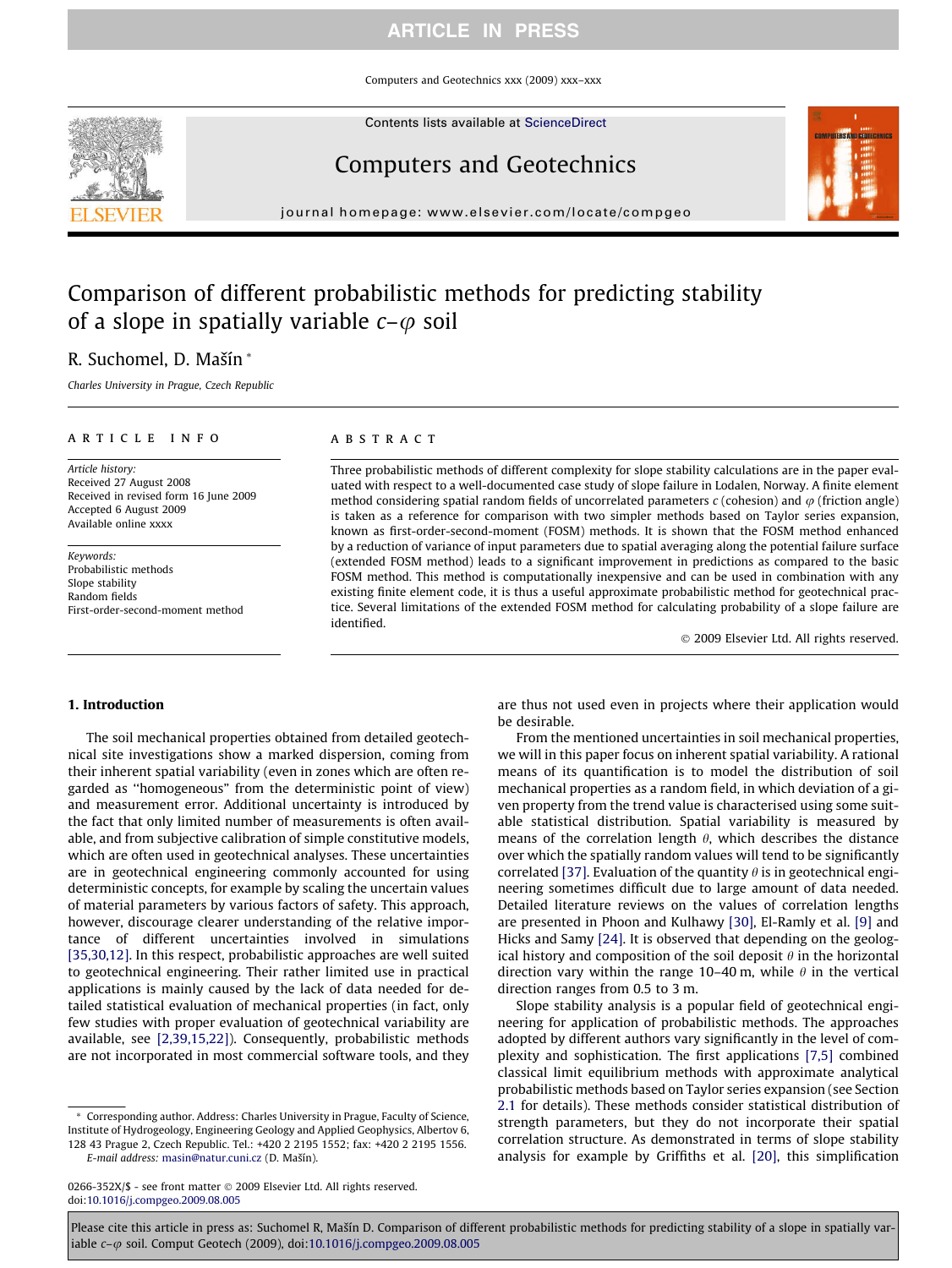<span id="page-1-0"></span>may significantly affect the calculated probability of failure. Though the spatial correlation structure of input variables may be treated within limit equilibrium methods based on the pre-defined shape of the failure surface, as studied by El-Ramly et al. [\[8,9,11,10\],](#page-7-0) its full potential is exploited by considering random field theories in combination with numerical methods for boundary value problems. In typical applications finite element method in 2D [\[19,22,24\]](#page-7-0) or 3D [\[23\]](#page-7-0) is used, but they can be combined with other methods, such as discrete element method [\[25\].](#page-7-0)

In the present paper, finite element method is combined with three different probabilistic methods, starting with a simple Taylor series expansion method (Section 2.1) and ending with more sophisticated methods based on random field theory (Section 2.2). Merits and shortcomings of different approaches are evaluated using data from a well-documented case history, namely slide in Lodalen in Norway [\[34\].](#page-8-0)

#### 2. Probabilistic numerical methods

Probabilistic numerical analyses are usually used to evaluate statistical distribution of a performance function  $Y = g(X_1, X_2, \ldots)$  $X_n$ ), based on known statistical characteristics of input variables  $X_i$ . In the paper, we will distinguish the following probabilistic methods:

- Methods which do not consider the random spatial structure of input variables, in other words they assume infinite correlation length  $\theta$ .
- Methods based on random field theories, which consider spatial variability of input variables.
- ''Hybrid methods" that use analyses with spatially invariable fields of input variables, but consider spatial variability indirectly by appropriate reduction of variances of input variables (spatial averaging).

The methods are described in more detail below.

### 2.1. Methods neglecting spatial variability

A number of methods of this class have been used in geotechnical applications. Typically, approximate analytical solutions based on Taylor series expansion [\[7\]](#page-7-0) or point estimate methods [\[4\]](#page-7-0) are used. Possibly the most popular method is the Taylor series method. It is based on a Taylor series expansion of the performance function about the expected (mean) values of random variables. In most applications only first-order (linear) terms of the series are retained and only first two moments (mean and standard deviation) are considered, the method is therefore named the first-order, second-moment (FOSM) method [\[6\]](#page-7-0). Having the performance function  $Y = g(X_1, X_2, \ldots, X_n)$ , where  $X_i$  are independent random variables, the mean value of Y is obtained by evaluating the function at the mean values of the random variables

$$
\mu[Y] = g(\mu[X_1], \mu[X_2], \dots, \mu[X_n]) \tag{1}
$$

The standard deviation of Y is in the case of uncorrelated random variables given by

$$
\sigma[Y] = \sqrt{\sum_{i=1}^{n} \left(\frac{\partial Y}{\partial X_i} \sigma[X_i]\right)^2}
$$
\n(2)

with the partial derivatives taken at the  $\mu[X_i]$  point. There are two ways of calculating  $(2)$ . First, the model  $(g)$  can be differentiated analytically to give a closed-form expression for  $\sigma[Y]$ . However, in most practical cases the computation of the closed-form derivatives is inconvenient or impossible, and so finite differences are used as

approximations to the partial derivatives [\[5\].](#page-7-0) Although the derivative at the point is most precisely evaluated using a very small increment of  $X_i$ , evaluating the derivative over a range of  $\pm \sigma[X_i]$ may better capture some of the non-linear behaviour of the function over a range of likely values [\[40\]](#page-8-0). Thus, we have

$$
\frac{\partial Y}{\partial X_i} = \frac{g(\mu[X_i] + \sigma[X_i]) - g(\mu[X_i] - \sigma[X_i])}{2\sigma[X_i]}
$$
\n(3)

The FOSM method becomes inaccurate if the distribution functions of  $X_i$  cannot be approximated by a Gaussian distribution, and if the performance function  $g(X_i)$  is highly non-linear in  $X_i$  [\[1\]](#page-7-0). Still, the FOSM method is popular in geotechnical applications, as it may be used in combination with existing deterministic software tools without need for any modifications, and in standard situations it provides results of a reasonable accuracy. For typical applications of this methods in geotechnical engineering, see [\[7,3,5\].](#page-7-0) In the present paper, it will be denoted as ''basic FOSM" method.

### 2.2. Methods considering spatial variability

Disadvantage of the methods from Section 2.1 is that they ignore the spatial variability of soil properties. As demonstrated by many authors [\[31,21,22,19,26,20,18,27,29\],](#page-8-0) the spatial variability (and consequent concentration of less competent materials into distinct zones), may lead to a significant increase of the probability of unsatisfactory performance.

In methods based on random field theories, the spatial autocorrelation of soil properties enters the calculation through the distance-dependent correlation coefficient  $\rho$ , described commonly by the exponential equation due to Markov [\[37\]:](#page-8-0)

$$
\rho = \exp\left(\frac{-2\tau}{\theta}\right) \tag{4}
$$

where  $\tau$  is absolute distance between two points in a random field and  $\theta$  is the correlation length. Random fields of input variables may be generated using one of a number of methods available (see Fenton [\[13\]](#page-7-0) for an overview). In the present contribution, a method based on Cholesky decomposition of the correlation matrix (e.g., [\[14\]\)](#page-7-0) is used. This method is not suitable when the number of points in the field becomes large, it is however sufficient for the present application.

When the random field models are used in continuum numerical methods with material domains of finite size, the point statistics of random input variables must be transformed through spatial averaging over the local domain size (element size in the case of the finite element method). In the case of normally distributed random variables, the mean remains unaffected, and the standard deviation is reduced by:

$$
\gamma = \left(\frac{\sigma[X_i]_A}{\sigma[X_i]}\right)^2\tag{5}
$$

where  $\sigma[X_i]$  describes the point statistics of the variable  $X_i$  and  $\sigma[X_i]_A$  is the standard deviation of the spatially averaged field. The variance reduction factor  $\gamma$  is calculated by integration of the Markov function (Eq. (4)), see Vanmarcke [\[37\].](#page-8-0) For 2D square elements, which are used in this study, we have [\[19\]:](#page-7-0)

$$
\gamma = \frac{4}{(\alpha \theta)^4} \int_0^{\alpha \theta} \int_0^{\alpha \theta} \exp\left(-\frac{2}{\theta} \sqrt{x^2 + y^2}\right) (\alpha \theta - x) (\alpha \theta - y) dxdy \tag{6}
$$

where x, y are spatial coordinates,  $\theta$  is the correlation length and  $\alpha = a/\theta$  is the element size factor, with a being the size of the square element.

In the case of random field models, the analytical evaluation such as the Taylor series method is not possible, so the problem must be solved using iterative probabilistic methods, such as basic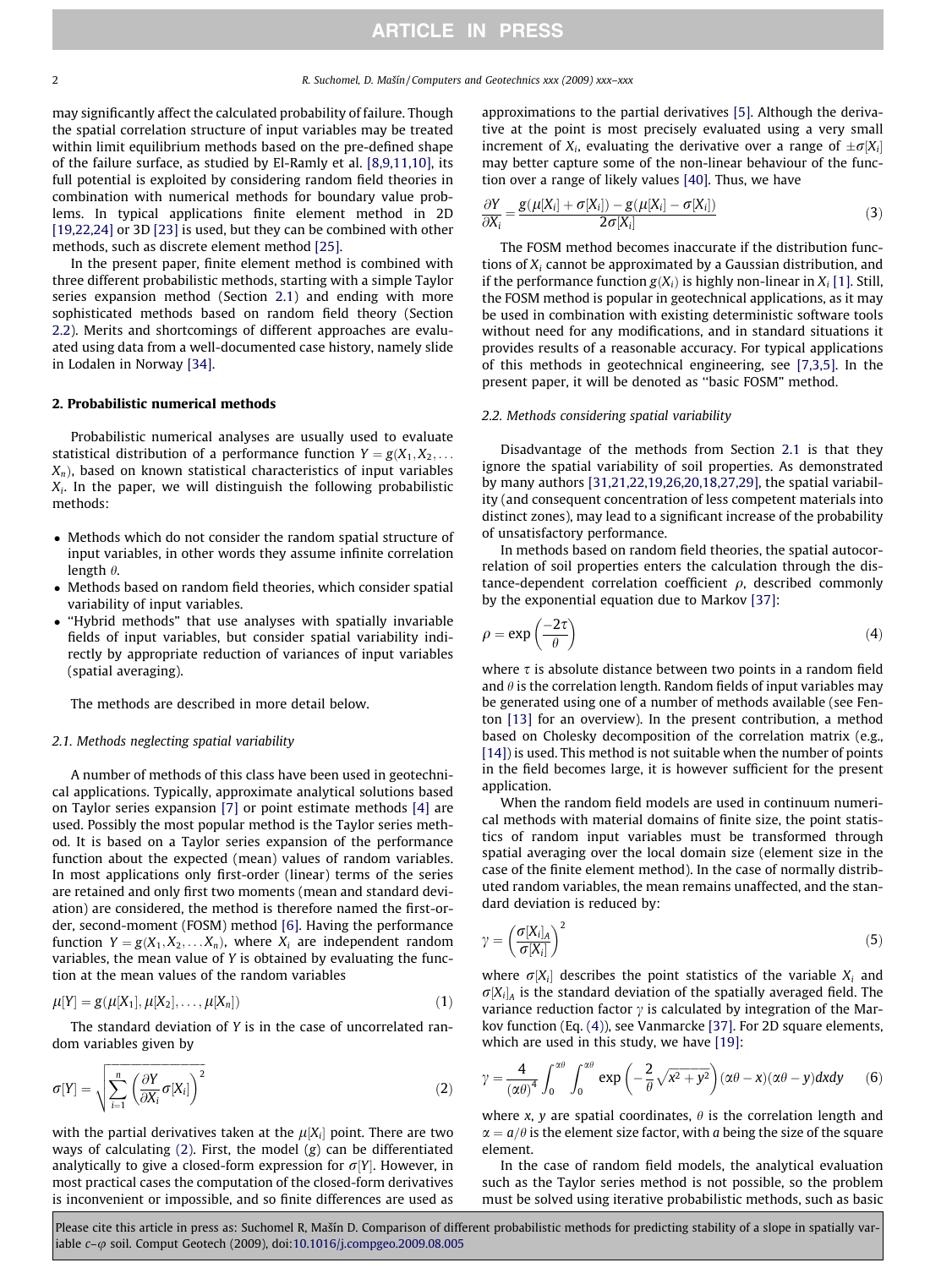<span id="page-2-0"></span>Monte-Carlo method or some of the stratified sampling techniques, which reduce the required number of realisations (e.g., Latin Hypercube sampling [\[36,28\]\)](#page-8-0). These methods are fully general, but depending on the problem solved they may require a significantly large number of realisations and consequently a considerable computational effort. Having the performance function  $Y = g(X_1, X_2, \ldots, X_n)$  of *n* independent random variables  $X_i$ , the difference  $\epsilon$  of the exact mean value of Y and mean value estimated using the Monte-Carlo approach may be for normally distributed Y found from the Chebychev inequality:

$$
P\left(\epsilon \leqslant \frac{\sigma[Y]}{\sqrt{m(1-\alpha_p)}}\right) \geqslant \alpha_p \tag{7}
$$

where  $\sigma[Y]$  is the standard deviation of the performance function, m is a number of realisations and  $\alpha_p$  is a prescribed probability of the accuracy of the estimate.

In the present paper, the random field theory will be used in combination with the finite element method, abbreviated as RFEM [\[19\].](#page-7-0)

### 2.3. Hybrid methods

As the basic FOSM method does not incorporate spatial correlation structure of soil properties, it predicts remarkably different statistical distribution of the output variable Y as compared to the more sophisticated RFEM method, as demonstrated for example by Griffiths and Fenton [\[20\]](#page-7-0). However, as suggested, e.g., by Christian et al. [\[5\]](#page-7-0), Schweiger and Peschl [\[33\]](#page-8-0) and El-Ramly et al. [\[8\]](#page-7-0), the spatial correlation may be considered even within FOSM method by incorporating the idea of variance reduction due to spatial averaging, similar to the one from Eqs. [\(5\) and \(6\)](#page-1-0). The problem is still solved using spatially invariable field of input variables, but their spatial correlation structure is included by reduction of variances of the input variables.

In addition to the correlation length  $\theta$ , it is necessary to specify the size of a domain that effectively controls the overall performance of the structure analysed. This method is thus suitable for some plasticity problems, such as slope stability, where it may be possible to determine in advance an approximate length l of the failure surface (for example by means of deterministic analysis). The physical explanation of the variance reduction is as follows: If the slip surface length  $l$  is not negligible in comparison with the correlation length  $\theta$ , it passes through areas of different mechanical properties  $X_i$  (e.g., cohesion c). The *equivalent cohesion* for analysis with spatially invariable field of soil properties (i.e. with  $\theta_a \rightarrow \infty$ , where  $\theta_a$  is a correlation length used for generation of random field, as opposed to  $\theta$ , which is a true correlation length of soil properties) is then more likely to be closer to the mean value  $\mu$ [c] than would be described by the original statistical distribution with  $\sigma[c]$ . Thus, the standard deviation of c for spatially invariable field analysis, which needs to be equivalent to the corresponding random field analysis, should be reduced.

Similarly to local averaging in random field models with finite size of material domains, the spatial averaging of normally distributed soil properties does not affect their mean values and the standard deviation is reduced using the factor  $\gamma$  from Eq. [\(5\)](#page-1-0), which is calculated by integration of the Markov function in 1D (failure surface is in 2D analysis considered as a 1D entity):

$$
\gamma = \frac{2}{(\alpha \theta)^2} \int_0^{\alpha \theta} \exp\left(-\frac{2x}{\theta}\right) (\alpha \theta - x) dx \tag{8}
$$

where  $\alpha = l/\theta$  is the failure surface length factor, with *l* being the length of the failure surface.

Note that the hybrid methods are incapable of predicting the change of the mean value  $\mu[Y]$  of the performance function caused by the fact that the failure mechanism develops through weaker zones. It can, however, describe reduction of  $\sigma[Y]$  due to reduction of variance of material properties, which has significant effect on the calculated probability of failure  $p_f$ . One of the aims of the present paper is to study whether this method can lead to a reasonable estimate of the statistical distribution of Y and consequently of  $p_f$ . The ''hybrid" method will be in this paper combined with the FOSM method of Section [2.1](#page-1-0) within the framework of finite element analysis. It will be denoted as ''extended FOSM" method.

The advantage of the extended FOSM method in comparison with the RFEM method from the point of view of practical applications is clear. The RFEM method combined with Monte-Carlo approach requires at least several hundreds of simulations and implementation of a random field generator, which cannot be easily combined with most commercial finite element codes. On the other hand, the extended FOSM method needs only  $2n + 1$  simulations (where  $n$  is a number of input variables considered as random), and it can be used in combination with any finite element program.

## 3. Lodalen slide

The slide in the Lodalen marshalling yard near Oslo, Norway [\[34\]](#page-8-0), was chosen for the purpose of the evaluation of probabilistic numerical methods in this study.

The slide occurred in 1954 at the site where the marshalling yard had been enlarged about 30 years before the slope failed. Mid-section through the slide and the slope geometry in different time periods is shown in [Fig. 1](#page-3-0)a. The inclination of the slope before failure was approximately 1:2. The main part of the slide formed in a comparatively homogeneous marine clay of sensitivity between 3 and 15 with some thin silt layers. In order to determine the causes of the slide, the Norwegian Geotechnical Institute performed a comprehensive series of borings for laboratory investigations and pore pressure measurements. Investigation of the samples led to determining the probable location of the failure surface, which had a rotational shape. The pore pressure measurements are shown in [Fig. 1b](#page-3-0). The measurements showed a definite increase of pore pressure with depth relative to the hydrostatic pressure distribution. There was thus an indication of artesian pressure in the ground, which could be explained by the rise of the country behind the slope.

The values of the effective friction angle  $\varphi$  and effective cohesion c were found by means of undrained shear tests on different samples. Three or four undrained tests were performed in order to construct each failure envelope; altogether 10 envelopes were available for statistical evaluation. There was no marked difference between samples within and samples outside the slide. The statistical distributions of the measured parameters together with the Gaussian fit are plotted in [Fig. 2,](#page-3-0) characteristic values (means and standard deviations) are summarised in [Table 1](#page-3-0).

The same case history as studied in this paper was analysed by El-Ramly et al. [\[11\].](#page-7-0) They used different approach to slope stability analysis based on limit equilibrium methods (Bishop method of slices). They utilised random field theory by Vanmarcke [\[37\]](#page-8-0) and approximated spatial variability of soil properties along the slip surface by a 1D stationary random field. The results from this paper may be used for comparison of the two approaches.

### 4. Finite element simulations

All the three methods studied (basic FOSM, extended FOSM and RFEM) were used within the framework of the finite element method. Simulations were performed using commercial finite element package Tochnog Professional [\[32\].](#page-8-0) The finite element mesh,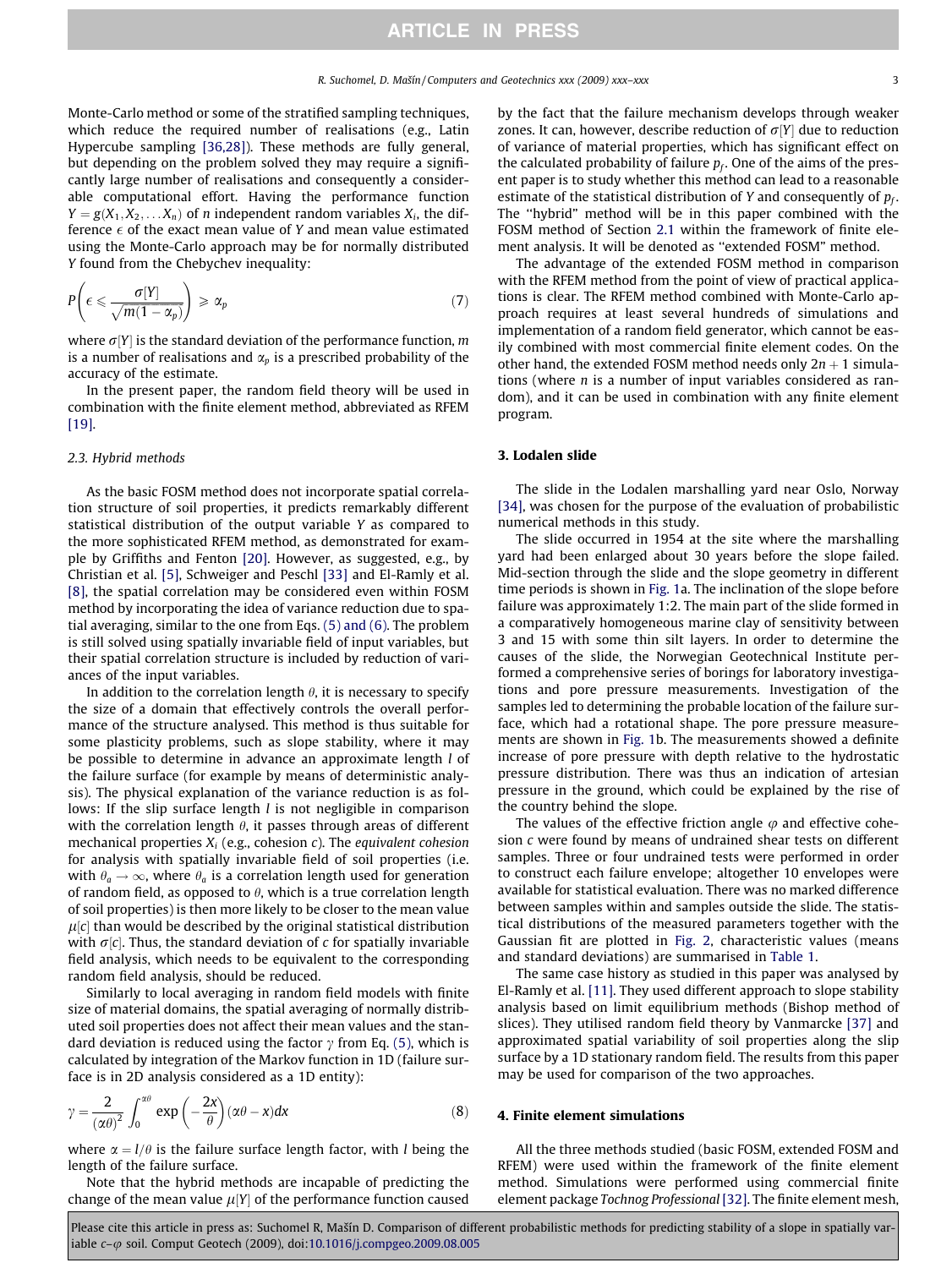# ARTICLE IN PRESS

<span id="page-3-0"></span>4 R. Suchomel, D. Mašín / Computers and Geotechnics xxx (2009) xxx–xxx



Fig. 1. (a) Mid-section through the Lodalen slide, from Sevaldson [\[34\]](#page-8-0); (b) Pore pressures measured at the Lodalen site (from El-Ramly et al. [\[11\]](#page-7-0); data from Sevaldson [\[34\]\)](#page-8-0).



Fig. 2. Statistical distributions of  $\varphi$  and c, experimental data by Sevaldson [\[34\].](#page-8-0)

Table 1

Characteristic values (means and standard deviations) of statistical distributions of c and  $\varphi$ .

|            | Mean | Standard deviation |
|------------|------|--------------------|
| $\phi$ (°) | 27.1 | 1.63               |
| $c$ (kPa)  | 10.0 | 2.10               |

including dimensions, is shown in Fig. 3. The inclination of the slope is 1:2. The mesh consists of 840 9-noded isoparametric square elements, which reduce to triangles or irregular quadrilateral elements at the sloping mesh boundary. The geometry represents



Fig. 3. Finite element mesh used, with dimensions and assumed position of the ground water table.

the mid cross-section through the slide. Fig. 3 also shows the assumed position of the water table as evaluated in [\[9\]](#page-7-0) based on piesometric measurements. The artesian pressure was modelled by increased unit weight of water ( $\gamma_w = 13.1 \text{ kN/m}^3$ ).

In all cases, the slope was loaded by a gradual increase of the gravity acceleration from zero stress state (i.e. as in geotechnical centrifuge) until the failure occurred, which was indicated by a sudden increase of the slide mass velocity and impossibility to achieve convergence through the automatic time-stepping iterative procedure. The gravity acceleration at failure multiplier  $t$  $(t = 1$  corresponds to  $g = 9.81$  m/s<sup>2</sup>) was thus the output performance function Y from Section [2](#page-1-0). Soil was described by a Mohr-Coulomb constitutive model with constant values of parameters E (Young modulus), v (Poisson ratio) and  $\psi$  (angle of dilatancy)  $(E = 10 \text{ MPa}, v = 0.4 \text{ and } \psi = 0^{\circ})$  and statistical distributions of  $\varphi$ and c from Table 1. The soil had a total unit weight of  $\gamma = 18.6$  kN/m<sup>3</sup>. The analyses were the effective stress analyses and the loading was drained.

The two input random variables ( $\varphi$  and c) were described by Gaussian statistical distributions, as shown in Fig. 2. As the experimental data showed almost no cross-correlation between the two variables (cross-correlation coefficient between the two parameters was  $-0.0719$ ), the two fields were simulated as uncorrelated. It was assumed that the distributions in Fig. 2 represented an inherent spatial variability of soil properties, i.e. errors introduced through inaccurate laboratory procedures and uncertainty due to insufficient data available were not treated separately.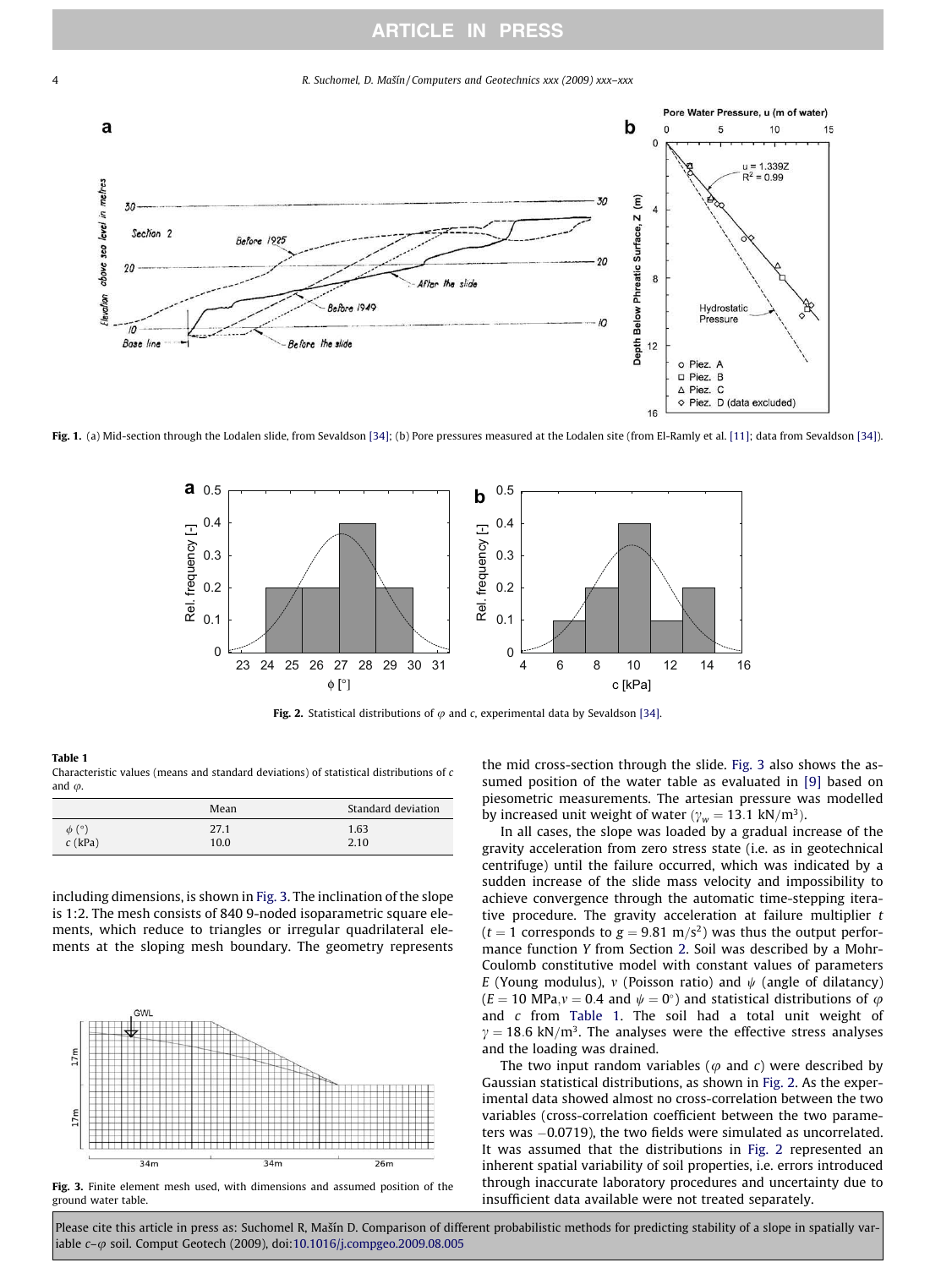<span id="page-4-0"></span>The extended FOSM method requires to determine an approximate length l of the failure surface. It was found by means of a deterministic  $\varphi - c$  reduction analysis. This analysis gave  $l = 45$  m with the factor of safety based on the mean values of the material properties being  $FS = 1.01$ . Already the deterministic analysis therefore showed that the failure of the slope was imminent.

As discussed in Section [1,](#page-0-0) the last parameter of the random field, correlation length  $\theta$ , is in general the most difficult to evaluate; the data available from the Lodalen slide site do not provide enough information to evaluate  $\theta$ . For this reason, a parametric study on the influence of this parameter was performed. In all cases, the same correlation length for both variables  $\varphi$  and c was considered. Following Fenton and Griffiths [\[16\],](#page-7-0) it seems reasonable to assume that if the spatial correlation structure is caused by changes in the constitutive nature of the soil over space, then both  $\varphi$  and c should have the same  $\theta$ . The considered values of the correlation length  $\theta$  were 5, 10, 20, 50 and 100 m. Typical realisations of random fields of the RFEM method are shown in Fig. 4. Monte-Carlo procedure with number of realisation depending on the achieved  $\sigma[t]$  was used. The number of realisations m was increased with increasing  $\sigma$ [t] such that the error calculated using [\(7\)](#page-2-0) was for all simulations approximately the same. Depending on  $\sigma$ [t], 250–2000 realisations were performed.

### 4.1. Determination of the probability of failure

The output variable coming from the Monte-Carlo simulations is the gravity acceleration at failure multiplier t. A typical statistical distribution of this variable (for the case  $\theta = 10$  m) is shown in Fig. 5. The distribution of  $t$  fits the Gaussian distribution. The Gaussian fit can be used to calculate the probability of failure, which is equal to the area below the Gaussian curve for  $t < t<sub>l</sub>$ , where  $t<sub>l</sub> = 1$  is a limit value of t separating stable  $(t \geq t<sub>l</sub>)$  and unstable  $(t < t<sub>l</sub>)$  conditions. In this paper, the probability of failure  $p_f$  was always calculated from the Gaussian fit, rather than from the ratio of the number of failed slopes and the total number of simulated slopes. Therefore, the "nominal"  $p_f$  is used instead of the ''calculated" one, in the sense defined by Wang and Chiasson [\[38\].](#page-8-0)



Fig. 4. Typical realisation of random fields of uncorrelated variables  $\varphi$  (a) and  $c$  (b) for  $\theta = 10$  m, together with a deformed mesh and the velocity field at failure (c). Lighter areas of  $\varphi$  and c are softer.



Fig. 5. Evaluation of the probability of failure for  $\theta = 10$  m based on results of 250 Monte-Carlo realisations.

The fact that  $t$  follows the Gaussian distribution also enables us to calculate the confidence intervals for the estimation of  $p_f$  using the Chebychev inequality (Eq. [\(7\)\)](#page-2-0). This is also demonstrated in Fig. 5 for  $\alpha_p = 68.3\%$  confidence interval, used in evaluation of re-sults in this paper. Eq. [\(7\)](#page-2-0) gives us an error  $\epsilon[t]$  in estimation of  $\mu[t]$ based on the value of  $\sigma[t]$  and known number of Monte-Carlo realisations m. Based on  $\epsilon[t]$ , upper and lower bound probability density functions (PDF) of t can be constructed (see Fig. 5). Upper and lower bound values of  $p_f$  can then be calculated from  $p_f = P(t < t_l).$ 

### 5. Results of simulations

### 5.1. The influence of the correlation length

## 5.1.1. Statistical distribution of the output variable t

[Fig. 6a](#page-5-0) shows the influence of the correlation length on the mean value of the gravity acceleration at failure multiplier t. From the definition, both FOSM methods predict the same value of  $\mu[t]$ independent of  $\theta$ . On the other hand, the RFEM method predicts (for the present case and for the range of  $\theta$  studied) a decrease of the  $\mu[t]$  value with decreasing  $\theta$ . [Fig. 6b](#page-5-0) shows the influence of the correlation length on the standard deviation of  $t$ . The RFEM method predicts the decrease of  $\sigma[t]$  with decreasing  $\theta$ . This decrease is relatively correctly captured also by the extended FOSM method. The basic FOSM method predicts constant value of  $\sigma[t]$ independent of  $\theta$ . It may also be seen that the results of the extended FOSM method and RFEM method converge towards the results by the basic FOSM method for large values of  $\theta$ . Note, however, that the agreement between the methods for high values of  $\theta$  is not perfect, partly due to finite number of Monte-Carlo realisations and partly due to simplifications involved in the definition of the FOSM method itself.

To discuss the results obtained, two notions will be introduced: equivalent strength and equivalent statistical distribution. The explanation will be based on an example with only one parameter treated as random (e.g., c), it may be however generalised for two or more random variables. For each realisation of the Monte-Carlo process with the RFEM method, a corresponding analysis with spatially invariable field of strength  $c<sup>e</sup>$  may be found which gives the same gravity multiplier at failure  $t$  as the corresponding RFEM analysis. The strength  $c<sup>e</sup>$  of the spatially invariable field analysis will be denoted as equivalent strength to the corresponding RFEM analysis. Equivalent strengths  $c<sup>e</sup>$  from multiple realisations of the Monte-Carlo process follow a statistical distribution denoted as equivalent statistical distribution, characterised by a mean value  $\mu[c^e]$  and standard deviation  $\sigma[c^e]$ .

The difference between original and equivalent statistical distributions of c (and thus discrepancies between predictions by the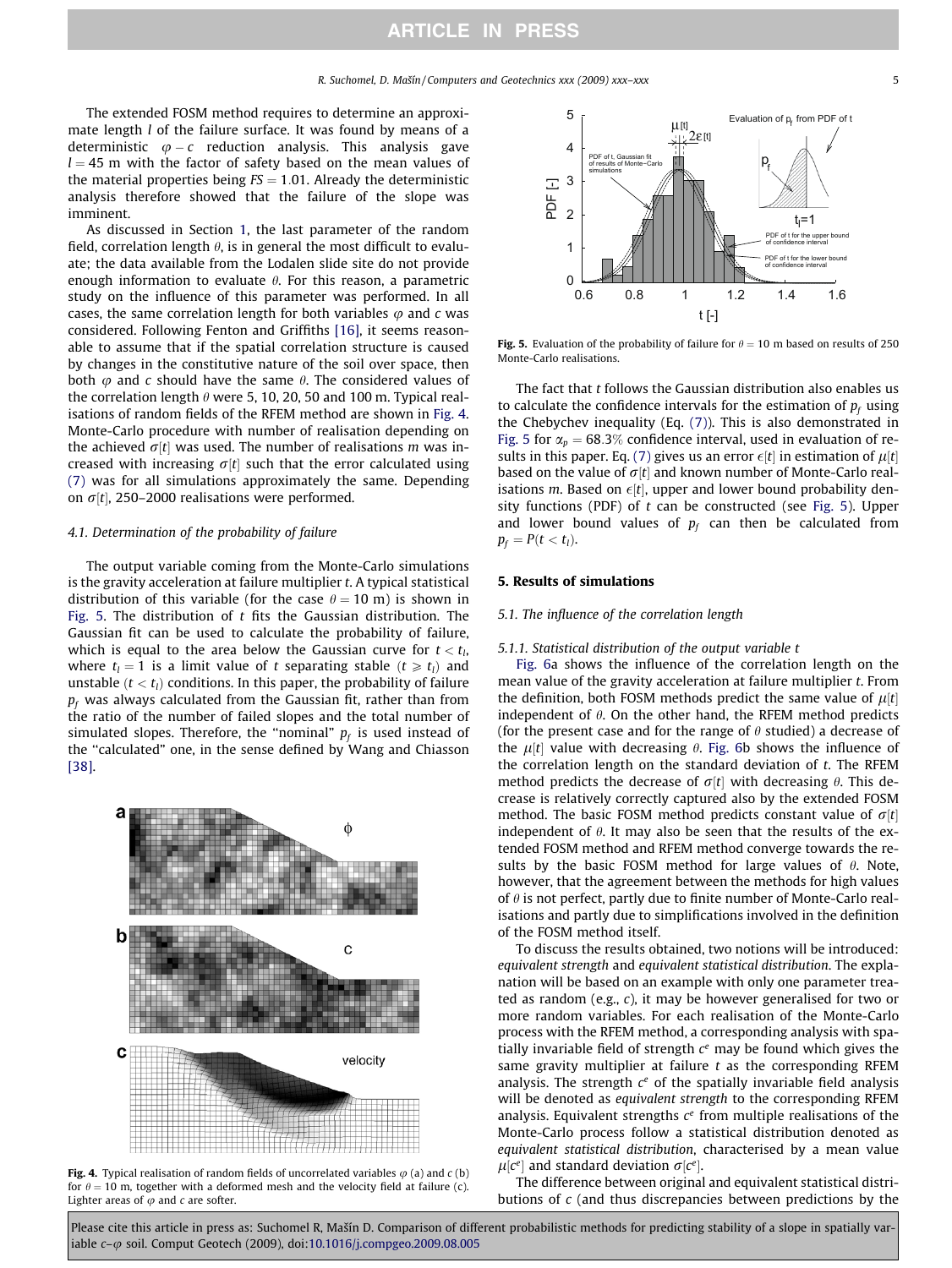<span id="page-5-0"></span>

Fig. 6. The influence of the correlation length  $\theta$  on the mean value (a) and standard deviation (b) of the gravity acceleration at failure multiplier t. Vertical lines for RFEM results in (a) represent confidence intervals calculated from [\(7\)](#page-2-0) as described in Section [4.1](#page-4-0).

RFEM and basic FOSM method due to spatial variability) are caused by two phenomena (see [\[33\]\)](#page-8-0):

- 1. If a spatially variable structure of soil properties is considered, the shear zone follows areas of lower strength (to an extent allowed by the model geometry and geometry and size of material zones). Therefore, the high-strength portion of the original statistical distribution of c may not contribute to the strength of material in the shear zone, which leads to a decrease of  $\mu[c^e]$  with respect to  $\mu[c]$ .
- 2. In an analysis with spatially variable field of soil properties, the shear zone is (regardless item no. 1 described above) forced to pass areas with different strengths. Therefore, the equivalent strength  $c<sup>e</sup>$  will more likely be closer to the mean value of  $c<sup>e</sup>$ than in analyses with spatially invariable field of c. In other words, standard deviation  $\sigma[c^e]$  will be lower than  $\sigma[c]$ .

Note that the phenomenon no. 2 is applicable for all correlation lengths  $\theta$ , whereas the phenomenon no. 1 is not valid for very low values of  $\theta$  [\[21,27,24\]](#page-7-0). For very low values of  $\theta$  (according to [\[27\]](#page-8-0) less than 1 m, but it depends on the problem analysed and on the nature of the spatial variability), the rapid fluctuations in soil properties are averaged out and the soil behaves as if it was homogeneous. This is caused by the fact that for low values of  $\theta$  the shear zone may be wider than the material zones, it therefore does not have enough freedom to follow the zones of lower strength. Such low values of  $\theta$  are not studied in the present paper. The whole range of  $\theta$  was in terms of probabilistic slope stability analyses studied by Hicks and Samy [\[24\]](#page-7-0).

The basic FOSM method does not consider the decrease of  $\mu$ [ $c^e$ ] and  $\sigma[c^e]$  with  $\theta$ , it thus gives constant statistical distributions of the output variable t. Local averaging utilised in the extended FOSM method leads to a reasonable approximation of  $\sigma[c^e]$ , this method is however not capable of predicting the decrease of  $\mu[c^e]$  with  $\theta$ . Therefore, the extended FOSM method reasonably approximates the decrease of the standard deviation of the output variable t, but the predicted mean value  $\mu[t]$  is constant with  $\theta$ . The decrease of  $\mu[t]$  with  $\theta$  is predicted by the RFEM method only.

Similar conclusions were obtained by Schweiger and Peschl [\[33\]](#page-8-0) by using the extended FOSM method in simulating a slope in a spatially variable soil characterised by an undrained shear strength  $c<sub>u</sub>$ . The corresponding RFEM predictions were taken over from Griffiths and Fenton [\[17\]](#page-7-0). Results of simulations from this paper demonstrate that these effects are applicable also in a spatially variable soil with two uncorrelated strength parameters  $(c, \varphi)$  treated as

random. In the following, we will study how the predictions of  $\mu[t]$  and  $\sigma[t]$  affect the calculated probability of failure.

### 5.1.2. Probability of failure

Fig. 7 shows probability of failure predicted by the three methods, evaluated from the statistical distribution of the gravity multiplier at failure t using an approach described in Section [4.1](#page-4-0). The RFEM method predicts an increase of  $p_f$  with decreasing correlation length (for the range of  $\theta$  studied), caused by a decrease of both  $\mu[t]$  and  $\sigma[t]$ . The basic FOSM method indeed predicts  $p_f$  independent of  $\theta$ . Perhaps surprisingly, results by the extended FOSM method show an opposite trend than the RFEM method, with a decrease of  $p_f$  with decreasing  $\theta$ .

The discrepancy can be explained as follows. [Fig. 5](#page-4-0) demonstrates that decreasing  $\sigma[t]$  (which is linked to the decrease of  $\theta$ in the present case) with constant  $\mu[t]$  leads to an increase of  $p_f$ if  $\mu[t] < t_l$ , decrease of  $p_f$  if  $\mu[t] > t_l$  and constant  $p_f = 0.5$  if  $\mu[t] = t_l$ . The RFEM method predicts  $\mu[t] < t_l$  for lower correlation lengths ( $\theta$  < 30 m), it thus predicts for  $\theta$  < 30 m an increase of  $p_f$ with decreasing  $\theta$ . The extended FOSM method predicts  $\mu[t] > t_i$ , it therefore predicts a decrease of  $p_f$  with decreasing  $\theta$ .

Therefore, the RFEM and extended FOSM methods differ qualitatively in predicting  $p_f$  due the fact that the RFEM predicts  $\mu[t]$ slightly lower than  $t_l$ , whereas the extended FOSM methods pre-



Fig. 7. Probability of failure as a function of correlation lengths  $\theta$  for  $t_l = 1$ . Vertical lines for RFEM results represent confidence intervals.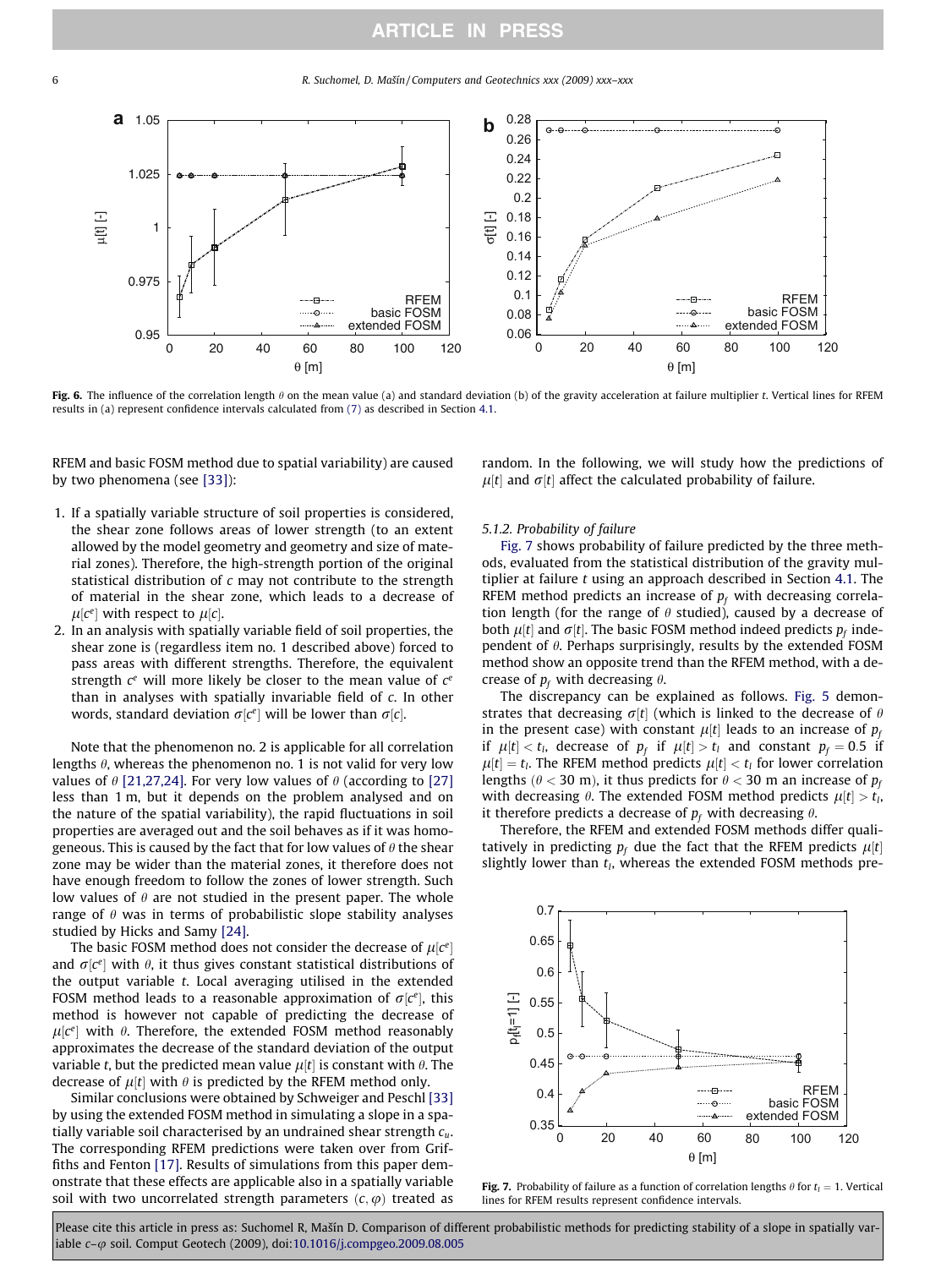<span id="page-6-0"></span>dicts  $\mu[t]$  slightly higher than  $t_l$ . However, as  $\mu[t]$  values predicted by the two methods actually do not differ significantly (see [Fig. 6\)](#page-5-0), the analysed problem may not be considered as typical. In most applications,  $\mu[t]$  values predicted by both methods would be either higher than  $t_l$ , or lower than  $t_l$ .

To study the applicability of the methods for predicting  $p_f$  in more detail,  $p_f$  is evaluated also for two different (unphysical) values of  $t_l$ , namely for  $t_l = 0.8$  and  $t_l = 1.2$ . Fig. 8 shows that in the cases where  $\mu[t]$  is significantly different to  $t_l$  the extended FOSM method predicts  $p_f$  in a reasonable agreement with the RFEM method. Therefore, a change of  $\sigma[t]$  with  $\theta$  (predicted by both extended FOSM and RFEM methods) has more significant influence on  $p_f$  than the decrease of  $\mu[t]$  with decreasing  $\theta$  (predicted by the RFEM method only).



Fig. 8. Probability of failure as a function of correlation lengths  $\theta$  for  $t_l = 0.8$  (a) and  $t_l = 1.2$  (b). Vertical lines for RFEM results represent confidence intervals.



Fig. 9. The influence of standard deviations of c and  $\varphi$  on  $\mu[t]$  for  $\theta = 10$  m. Vertical lines for RFEM results represent confidence intervals.



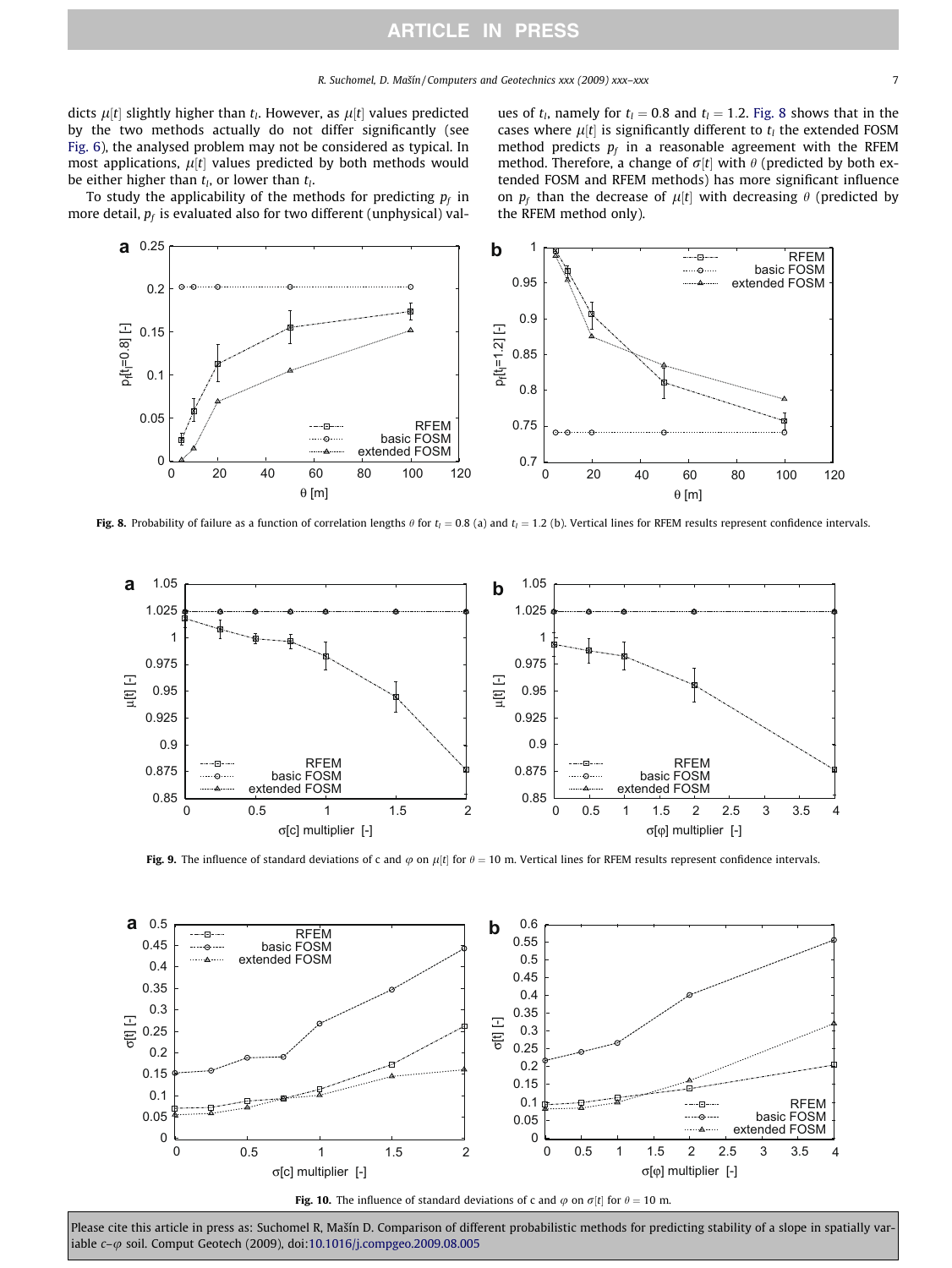<span id="page-7-0"></span>

#### 5.2. The influence of statistical distribution of material properties

In order to study whether results from Section [5.1](#page-4-0) may be considered as valid in general, or they are just related to the given statistical distributions of parameters  $\varphi$  and c, additional simulations with various distributions of  $\varphi$  and c were performed. The correlation length  $\theta = 10$  m as well as mean values of  $\varphi$  and c were kept constant, equal to their original values. In one set of simulations the standard deviation of c was varied, while  $\sigma[\varphi]$  was equal to its original value. In the second set of analyses  $\sigma[c]$  was constant, whereas  $\sigma[\varphi]$  was varied.

[Fig. 9](#page-6-0) shows the influence of variation of  $\sigma[c]$  and  $\sigma[\varphi]$  on the calculated  $\mu[t]$ . The standard deviations of c and  $\varphi$  used in respective analyses are found by multiplying the original standard deviations by a ''multiplier" (horizontal axis in [Fig. 9](#page-6-0)). The difference between  $\mu_t$  predicted by the RFEM method and FOSM methods increases with increasing  $\sigma[c]$  and  $\sigma[\varphi]$ . This is to be expected, as increasing  $\sigma[c]$  and  $\sigma[\varphi]$  increases the difference between the strength of the zones of weaker and stronger materials (recall item no. 1. from Section [5.1\)](#page-4-0).

Increasing  $\sigma[c]$  and  $\sigma[\varphi]$  also increases standard deviation of the output variable  $t$  ([Fig. 10\)](#page-6-0). This increase is predicted by the RFEM method, as well as by both FOSM methods. The basic FOSM method, however, overpredicts  $\sigma[t]$ , as it does not consider reduction of variances of c and  $\varphi$  due to spatial averaging. [Fig. 10](#page-6-0) shows that apart from large standard deviations of  $c$  and  $\varphi$   $(4\sigma[\varphi]_{\text{orig}}$  and  $2\sigma[c]_{orig}$ ), the extended FOSM method predicts  $\sigma[t]$  with a good accuracy.

#### 6. Discussion and concluding remarks

Three probabilistic methods for calculation of slope stability were in the paper compared using a well-documented case study of the slope failure in the Lodalen, Norway. The calculated probability of failure using the RFEM method for  $\theta = 10$  m is 55.7%. The probability of failure is somewhat lower than that obtained by El-Ramly et al. [11] using different approach based on limit equilibrium method (69.4%), but both the methods show that the slope was in meta-stable conditions and the failure was imminent.

As expected, we have shown that the FOSM method in its basic version leads for lower correlation lengths to different values of probability of failure  $p_f$  as compared to the RFEM method. We have shown that this is caused by the fact that the equivalent statistical distributions of soil properties, which effectively control the stability of a slope, are significantly different as compared to the original statistical distributions, which are used as an input into the basic FOSM simulations.

The FOSM method can be, however, modified in a simple way to incorporate spatial variation through averaging of soil properties along the potential failure surface [\[33,5\],](#page-8-0) as described in Section [2.3](#page-2-0). Though the modification is straightforward and the method is computationally inexpensive, it leads to a significant improvement in predictions. Spatial averaging leads to a reasonable estimate of the standard deviation of the equivalent strength (and consequently standard deviation of the output variable  $t$ ). This method still does not predict a change of the mean value of the output variable with  $\theta$ . As a result, the accuracy of estimation of  $p_f$  by the so-called extended FOSM method decrease with

- increasing variance (standard deviation) of material properties and
- decreasing correlation length  $\theta$ .

Note that very low correlation lengths were not considered in the present paper. For low correlation lengths, the mechanism controlling the influence of statistics of the input variables on the calculated probability of slope failure changes and the results of this study are not applicable.

Apart from these limitations, we have demonstrated that the extended FOSM method may provide a good estimate of the probability of slope failure. This method can be used in combination of any existing finite element code, it may thus be considered as a useful approximate probabilistic method for geotechnical practice.

### Acknowledgment

The authors would like to thank to the anonymous journal reviewer for valuable comments on the manuscript. Financial support by The Research Grants GACR 205/08/0732, GAUK 31109 and MSM 0021620855 is greatly appreciated.

#### References

- [1] Babu GLS. Web course on reliability engineering. Bangalore: Indian Institute of Science. [<http://nptel.iitm.ac.in/courses/Webcourse-contents/IISc-BANG/](http://nptel.iitm.ac.in/courses/Webcourse-contents/IISc-BANG/ReliabilityEngg/New_index1.html) [ReliabilityEngg/New\\_index1.html>;](http://nptel.iitm.ac.in/courses/Webcourse-contents/IISc-BANG/ReliabilityEngg/New_index1.html) 2008.
- [2] Bourdeau PL, Amundaray JI. Non-parametric simulation of geotechnical variability. Géotechnique 2005;55(2):95–108.
- [3] Brza<sub>s</sub>kała W, Puła W. A probabilistic analysis of foundation settlements. Comput Geotech 1996;18(4):291–309.
- [4] Christian JT, Baecher GB. Point-estimate method as numerical quadrature. ] Geotech Geoenviron Eng 1999;125(9):779–86.
- [5] Christian JT, Ladd CC, Baecher GB. Reliability applied to slope stability analysis. J Geotech Eng ASCE 1994;120(12):2180–207.
- [6] Cui L, Sheng D. Genetic algorithms in probabilistic finite element analysis of geotechnical problems. Comput Geotech 2005;32:555–63.
- [7] Duncan JM. Factors of safety and reliability in geotechnical engineering. J Geotech Geoenviron Eng 2000;126(4):307–16.
- [8] El-Ramly H, Morgerstern NR, Cruden DM. Probabilistic slope stability analysis for practice. Can Geotech J 2002;39:665–83.
- [9] El-Ramly H, Morgerstern NR, Cruden DM. Probabilistic stability analysis of a tailings dyke on presheared clay-shale. Can Geotech J 2003;40:192–208.
- [10] El-Ramly H, Morgerstern NR, Cruden DM. Probabilistic assessment of stability of a cut slope in residual soil. Géotechnique 2005;55(1):77–84.
- [11] El-Ramly H, Morgerstern NR, Cruden DM. Lodalen slide: a probabilistic assesment. Can Geotech J 2006;43(9):956–68.
- [12] Elkateb T, Chalaturnyk R, Robertson PK. An overview of soil heterogeneity: quantification and implications on geotechnical field problems. Can Geotech J 2003;40(1):1–15.
- [13] Fenton GA. Error evaluation of three random field generators. J Eng Mech ASCE 1994;120(12):2487–97.
- [14] Fenton GA. Probabilistic methods in geotechnical engineering. In: Workshop presented at ASCE GeoLogan'97 conference, Logan, Utah; 1997.
- [15] Fenton GA. Random field modelling of CPT data. J Geotech Geoenviron Eng 1999;125(6):86–498.
- [16] Fenton GA, Griffiths DV. Bearing-capacity prediction of spatially random  $c-\phi$ soils. Can Geotech J 2003;40:64–5.
- [17] Griffiths DV, Fenton GA. Influence of soil strength spatial variability on the stability of an undrained clay slope by finite elements. In: Slope stability 2000. ASCE; 2000. p. 184–93.
- [18] Griffiths DV, Fenton GA. Bearing capacity of spatially random soil: the undrained clay Prandtl problem revisited. Géotechnique 2001;51(4):351–9.
- [19] Griffiths DV, Fenton GA. Probabilistic slope stability analysis by finite elements. J Geotechn Geoenviron Eng 2004;130(5):507–18.
- [20] Griffiths DV, Fenton GA, Tveten D. Probabilistic geotechnical analysis: how difficult does it need to be? In: Pottler R, Klapperich H, Schweiger H, editors. Proceedings of the international conference on probabilistics in geotechnics: technical and economic risk estimation, Graz, Austria. New York: United Engineering Foundation; 2002.
- [21] Haldar S, Babu GLS. Effect of soil spatial variability on the response of laterally loaded pile in undrained clay. Comput Geotech 2008;35:537–47.
- [22] Hicks MA, Onisiphorou C. Stochastic evaluation of static liquefaction in a predominantly dilative sand fill. Géotechnique 2005;55(2):123–33.
- [23] Hicks MA, Onisiphorou C, Samy K, Spencer WA. Implications of soil variability for geo-computations. In: Proceedings of the 13th ACME conference. University of Scheffield; 2005.
- [24] Hicks MA, Samy K. Influence of heterogeneity on undrained clay slope stability. Quart J Eng Geol 2002;35:41–9.
- [25] Hsu S-C, Nelson PP. Material spatial variability and slope stability of weak rock masses. J Geotech Geoenviron Eng 2006;132(2):183–93.
- [26] Kasama K, Zen K, Whittle AJ. Effects of spatial variability of cement-treated soil on undrained bearing capacity. In: Proceedings of the international conference on numerical simulation of construction processes in geotechnical engineering for urban environment, Bochum, Germany; 2006. p. 305–13.